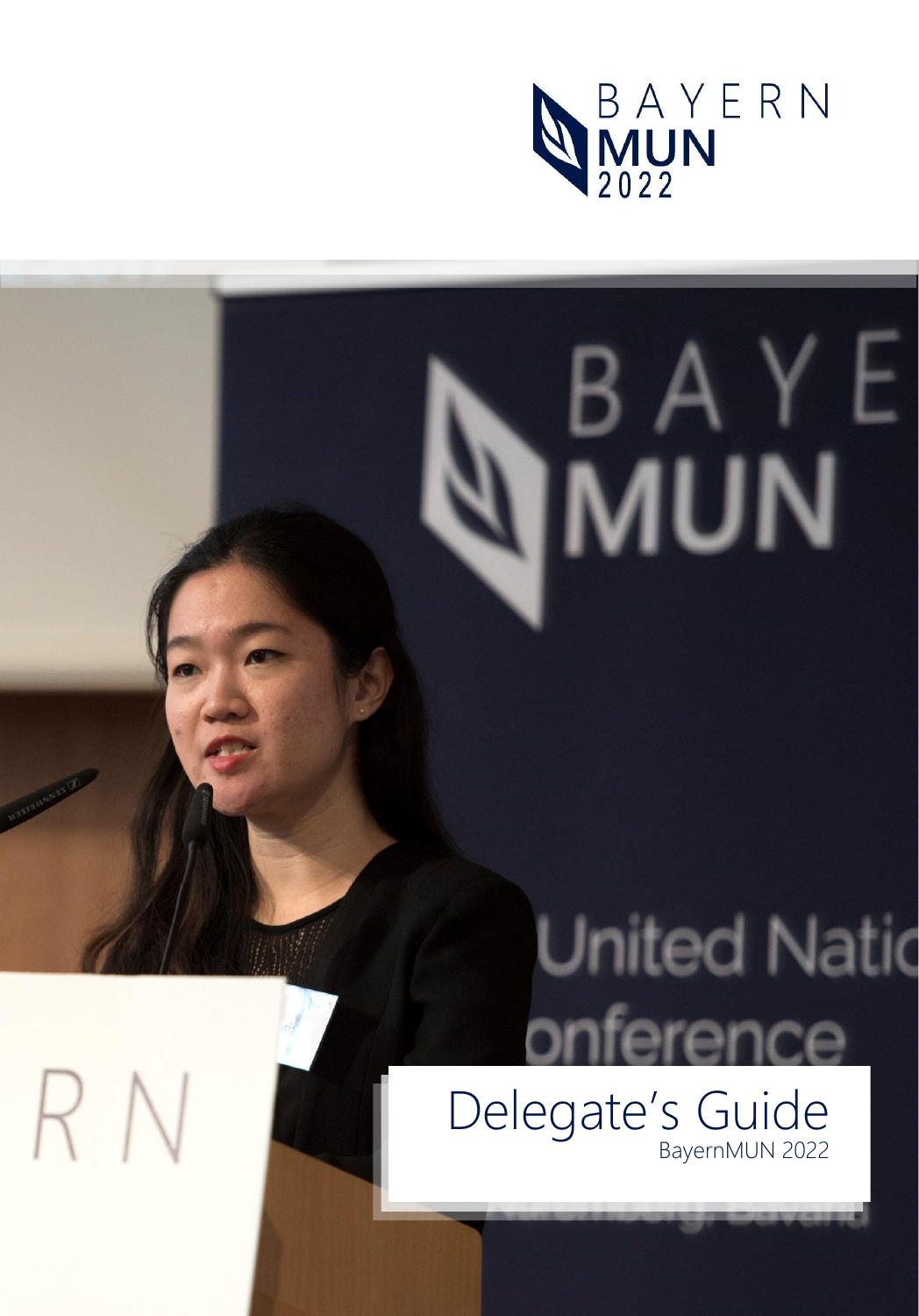# Delegate's Guide  $BA \, Y \, E \, R \, N \, MUN$  25th – 27th of February 2022

Thank you for your registration to **BayernMUN!** 

We will do our utmost to make it a rewarding experience for every participant. The following information will serve you in your preparation for the conference.

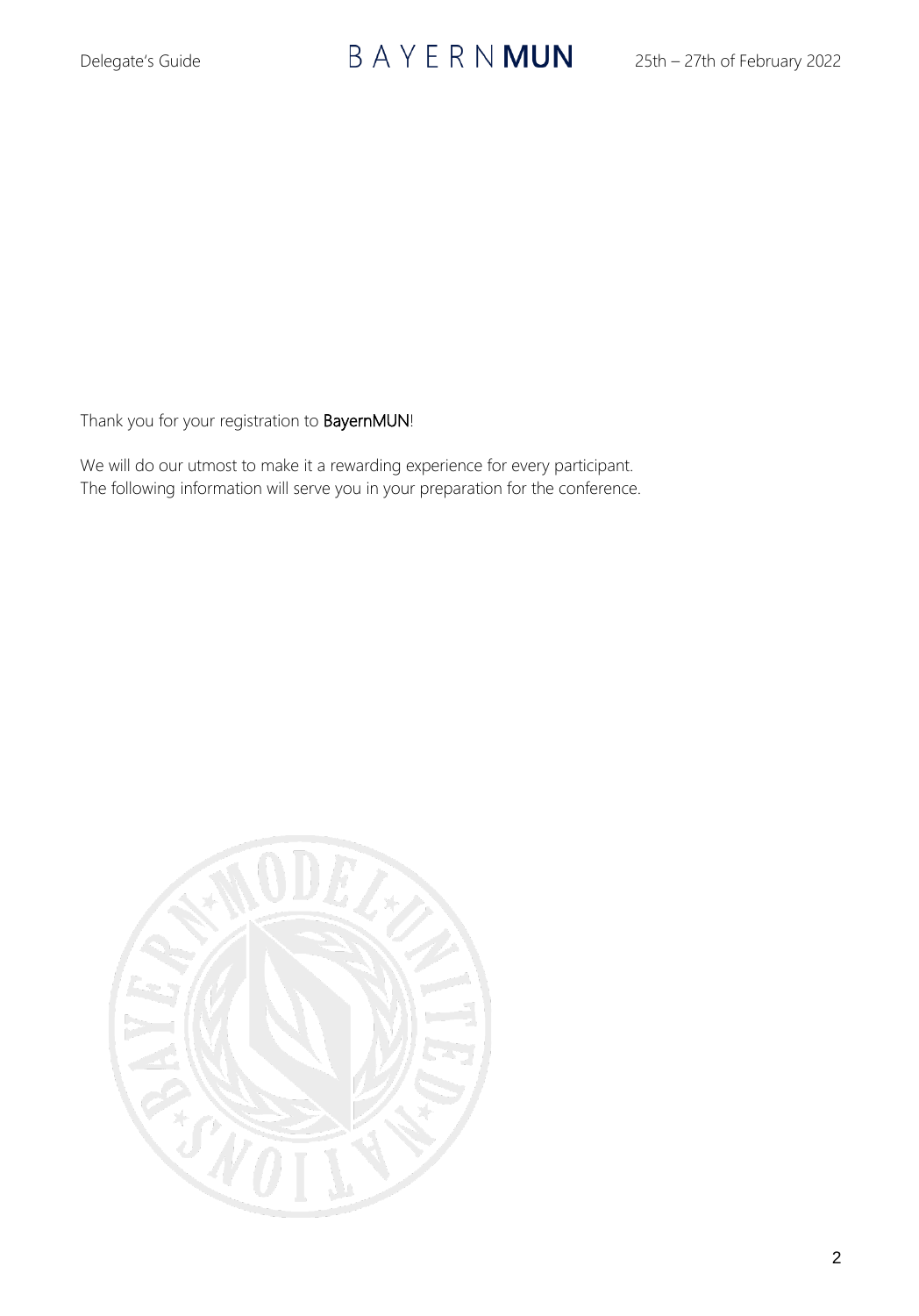# Delegate's Guide  $\overline{B} A Y E R N$  **MUN** 25th – 27th of February 2022

#### **Conference Schedule**

You can find the conference schedule on our website [https://bayernmun.org/conference-details/.](https://bayernmun.org/conference-details/)

#### **Address**

The conference will take place Jugendherberge Nürnberg, which will also accommodate our delegations as well. The address is Burg 2 90403 Nürnberg.

#### **Check-In**

**Check-in time on Friday starts at 10:00 am at the Jugendherberge Nürnberg.** Please be aware that there may be delays due to a processing of the arriving delegates.

#### **Board**

Your participation fee includes full board, served throughout the day:

- Breakfast will be served from 7:00 am 8:30 am.
- Lunch will be served at 1:00 pm.
- Dinner will be served at 7:00 pm.

Snacks and beverages will be offered during the committee sessions. Participants are encouraged to continue negotiations and to socialize after-hours. The Hotel does not have a curfew.

#### **Getting there**

If you take the train: The Nuremberg main train station is approximately 20-minutewalking distance from the Jugendherberge. You can also use public transportation (Subway U1 and U3) to arrive. Please be aware of the complicated parking situation if you take a private car. We strongly recommend using the public transport.

Detailed information on the transfers will be available at:

<http://bayernmun.org/bayernmun-updates/>

#### **Hygiene Concept**

Due to the pandemic, we will apply a 2G-Concept. That means, only participants who are vaccinated (with a European Union accepted vaccine e.g., BioNTech/Pfizer, Moderna, AstraZeneca or Johnson&Johnson) or recovered from Covid-19 are going to be accepted. **You will be asked to provide documentation regarding your vaccination or recovery status.** 

During the conference, you will be asked to wear an FFP-2 mask. Please make sure that you have a mask with you before you arrive at the conference venue. Masks will not be provided by the organizers. Additionally, in the unlikely case that a Covid-19 case is detected during the conference, this person will be asked to quarantine in their room. **If you did not recover from Covid-19 and did not get vaccinated due to medical condition, please provide your medical exemption documentation when you register.** 

**Should you violate the 2G-Concept you will unfortunately not be allowed on the venue.**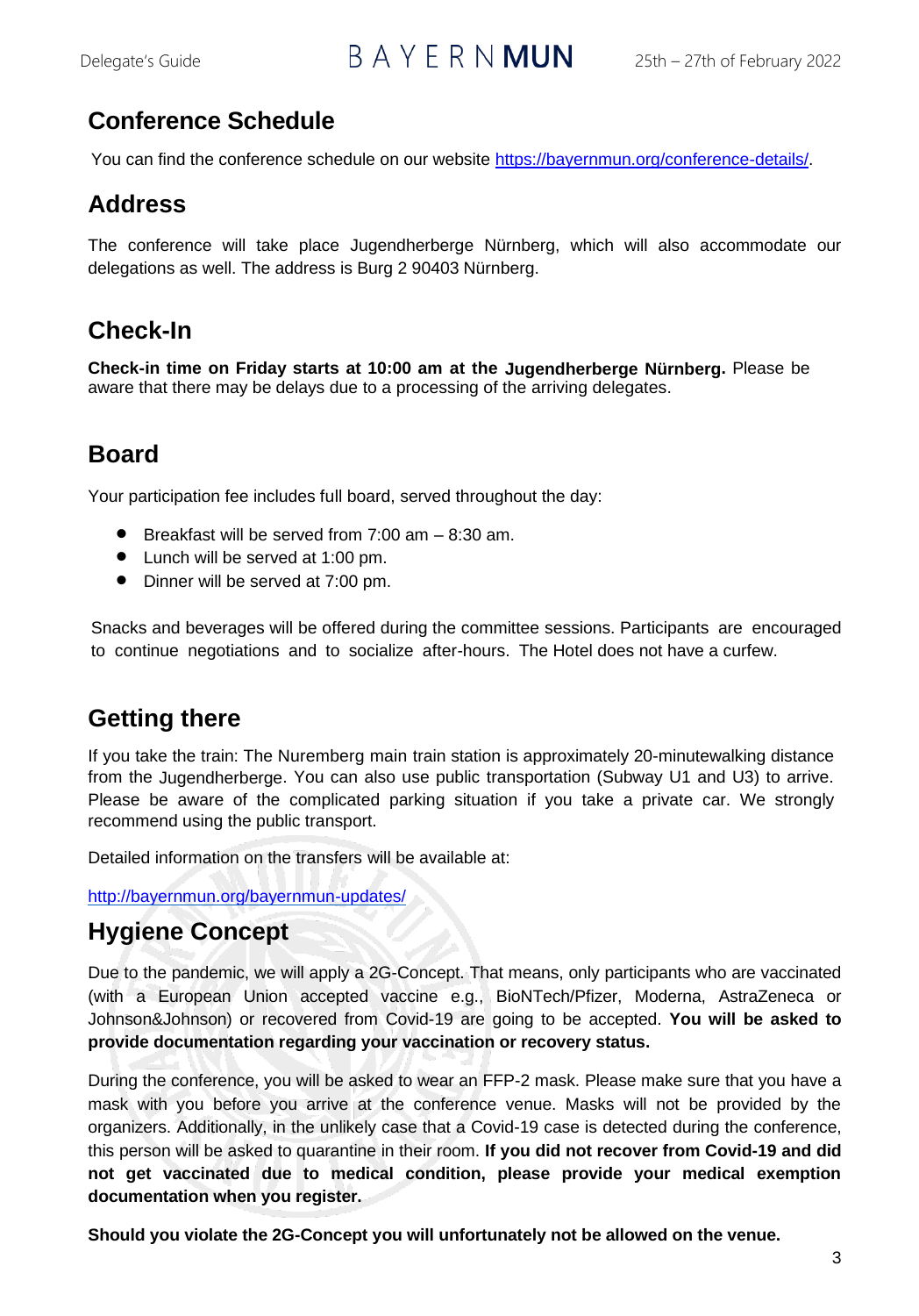#### **Conference Material / Information**

We will provide name tags, placards, and other material when you check in.

#### **However, we do not provide the following and highly recommend that you bring it with you:**

- One laptop computer per delegation (for research and resolution writing)
- An empty USB flash drive ("memory stick")
- Writing paper and pen/pencil
- Note cards for speeches (best formats are A6 or A7)

#### **Topics / Preparation**

The rules of procedure generally follow UN General Assembly conduct. They are similar to the NMUN rules of procedure for those who use **BayernMUN** as a preparation for NMUN. The complete rules of procedure will be available on our website. Additionally, we offer a crash course for the rules of procedure on Friday.

The provisional agenda of the **BayernMUN** conference 2022 contains these three topics:

- 1. Eliminating Human Trafficking of Women, Girls, and Gender and Sexual Minorities
- 2. Measures to Strengthen International Counter-Terrorism Efforts
- 3. Leveraging Climate Action for Sustainable Development

Background guides with further information about these topics are available on our website [www.bayernmun.org](http://www.bayernmun.org/) .

Writing of position papers is encouraged but not required.

Resolution Writing is aligned to match NMUN. **We will not accept material written prior to the conference**, since one of the goals is the collaborative effort to find solutions for the topics. For more information, refer to our websit[e.](http://www.nmun.org/downloads/prep_guide_pdfs/Resolution%20and%20Report%20Segment%20Writing.pdf)

#### **Dress Code and Code of Conduct**

Please adhere to the dress code and code of conduct of the United Nations: **International Business Attire and diplomatic decorum** is mandatory during sessions. The Chair reserves the right to sanction violations of dress code and code of conduct to ensure a smooth and professional conference.